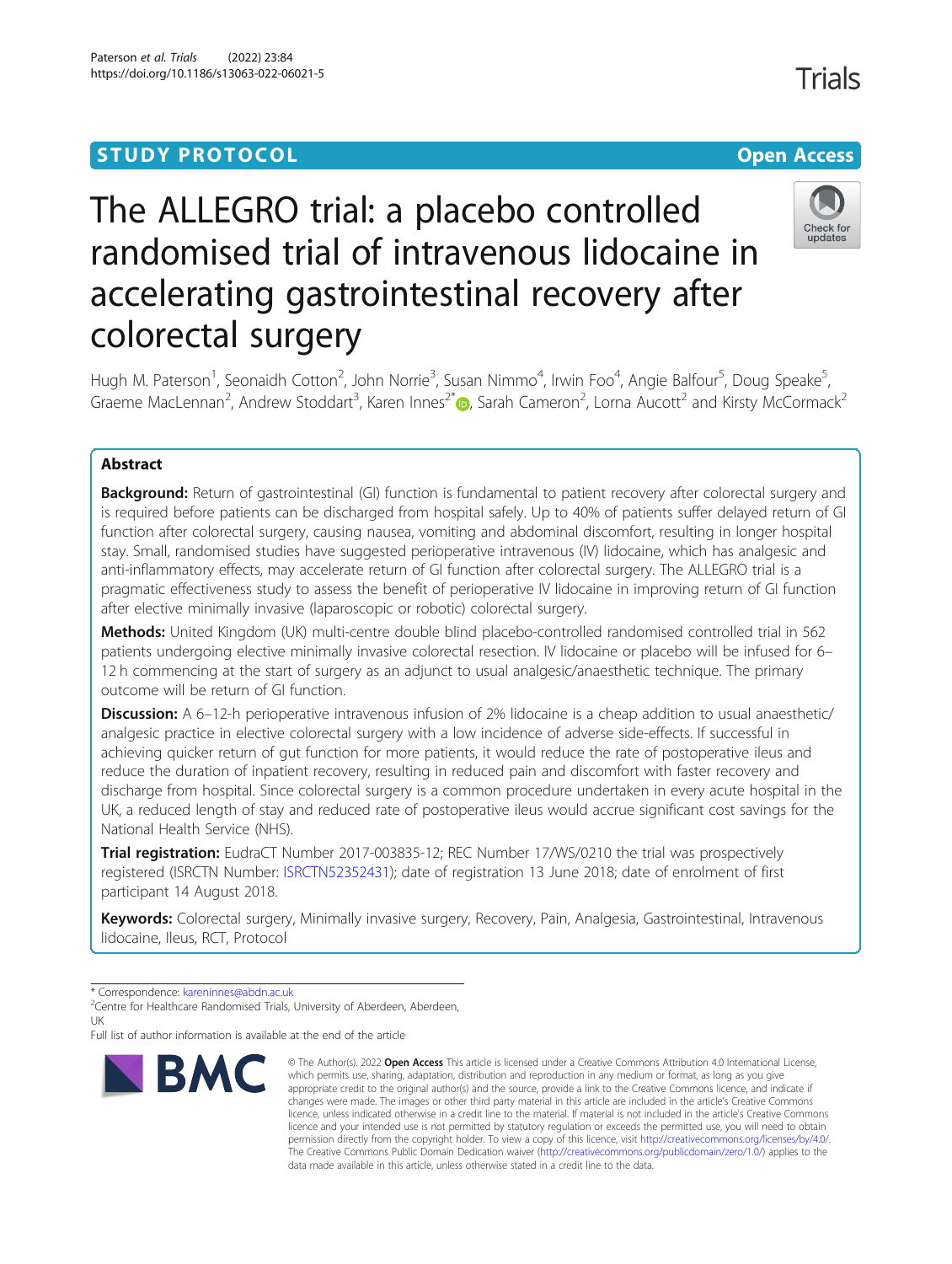# Administrative information

Note: the numbers in curly brackets in this protocol refer to SPIRIT checklist item numbers. The order of the items has been modified to group similar items (see [http://www.equator-network.org/reporting-guidelines/](http://www.equator-network.org/reporting-guidelines/spirit-2013-statement-defining-standard-protocol-items-for-clinical-trials/) [spirit-2013-statement-defining-standard-protocol-items](http://www.equator-network.org/reporting-guidelines/spirit-2013-statement-defining-standard-protocol-items-for-clinical-trials/)[for-clinical-trials/](http://www.equator-network.org/reporting-guidelines/spirit-2013-statement-defining-standard-protocol-items-for-clinical-trials/)).

| Title {1}                                                     | The ALLEGRO trial: A placebo controlled<br>randomised trial of intravenous<br>lidocaine in accelerating gastrointestinal<br>recovery after colorectal surgery                                                                                                                                                                                                                                                                                               |
|---------------------------------------------------------------|-------------------------------------------------------------------------------------------------------------------------------------------------------------------------------------------------------------------------------------------------------------------------------------------------------------------------------------------------------------------------------------------------------------------------------------------------------------|
| Trial registration {2a and 2b}.                               | EudraCT Number 2017-003835-12<br>ISRCTN Number: ISRCTN52352431<br>Prospectively registered); date of<br>registration 13 June 2018; date of<br>enrolment of first participant 14 August<br>2018                                                                                                                                                                                                                                                              |
| Protocol version {3}                                          | Version 5, 8 September 2020                                                                                                                                                                                                                                                                                                                                                                                                                                 |
| Funding {4}                                                   | National Institute for Health Research<br>(NIHR) Health Technology Assessment<br>project no. 15/130/95                                                                                                                                                                                                                                                                                                                                                      |
| Author details {5a}                                           | <sup>1</sup> Academic Coloproctology, University<br>of Edinburgh, Western General Hospital,<br>Edinburgh, UK; <sup>2</sup> Centre for Healthcare<br>Randomised Trials, University of<br>Aberdeen, Aberdeen, UK; <sup>3</sup> Edinburgh<br>Clinical Trials Unit, University of<br>Edinburgh, Edinburgh, UK; <sup>4</sup> Anaesthetic<br>Department, Western General Hospital,<br>Edinburgh, UK; <sup>5</sup> Usher Institute,<br>University of Edinburgh, UK |
| Name and contact<br>information for the trial<br>sponsor {5b} | Co-sponsor 1: University of Edinburgh,<br>ACCORD, The Queen's Medical<br>Research Institute, 47 Little France<br>Crescent, Edinburgh EH16 4TJ. Email<br>enquiries@accord.scot<br>Co-sponsor 2: NHS Lothian, ACCORD,<br>The Queen's Medical Research Institute,<br>47 Little France Crescent, Edinburgh<br>EH16 4TJ. Email enquiries@accord.scot                                                                                                             |
| Role of sponsor {5c}                                          | The sponsor played no part in study<br>design; and will play no part in the<br>collection, management, analysis, and<br>interpretation of data; writing of the<br>report; and the decision to submit the<br>report for publication.                                                                                                                                                                                                                         |

# Introduction

### Background and rationale {6a}

Approximately 30,000 patients per year undergo colonic surgery in the UK. Discharge from hospital after colectomy is inextricably linked to recovery of gastrointestinal (GI) function. Surgery to remove part of the colon and/or rectum causes unavoidable interruption of normal gut propulsive contraction, and almost no patients are discharged from hospital before GI function recovers. With modern care, most patients undergoing laparoscopic colectomy are independently mobile, requiring no or minimal analgesia, and free from intravenous fluids and invasive monitoring (e.g. urinary catheters) within 48–72 h. However, less than half will have regained GI function by this time point, and 10–20% will go on to suffer substantial delay to return of GI function (aka postoperative ileus) characterised by nausea, vomiting, complete constipation and abdominal distension. This pathophysiology is complex and involves interaction of endogenous factors (including pain pathways, host endocrineand inflammation-mediated stress responses, exaggerated sympathetic autonomic activity and endogenous opioids) and exogenous factors (bowel handling during surgery, opioid analgesics, anaesthetic agents, immobility). Usually self-limiting, it prolongs hospital stay by a few days in most cases but can last up to 10 days if severe [[1\]](#page-11-0). Affected patients cannot tolerate oral intake due to nausea and vomiting and require inpatient support with intravenous fluids and ongoing opioid analgesia. Although GI transit is absent, digestive fluid continues to be secreted but not absorbed (bile, gastric acid, pancreatic enzymes) causing vomiting, dehydration and progressive abdominal distension. Many patients require decompression of the fluid-distended gut by insertion of a nasogastric tube, a very uncomfortable experience that some patients rate the worst part of their postoperative recovery. Furthermore, in an increasingly elderly and frail population, postoperative ileus can contribute to development of other major complications including pulmonary aspiration, pneumonia and acute kidney impairment  $[2-4]$  $[2-4]$  $[2-4]$  $[2-4]$ . In the previous era of open colorectal surgery, many surgeons regarded delayed return of gut function as a "normal" part of a prolonged post-operative recovery. Accordingly, the true prevalence was seldom recorded; best estimates suggest it affected up to 40% of cases. However, in the last decade, minimally invasive surgical techniques (laparoscopic and robotic "key-hole" surgery) and evidence-based "Enhanced Recovery" perioperative management care pathways have reduced average length of hospital stay from 9 days to 4–6 days and have of themselves reduced the prevalence of delayed return of gut function. The success of these techniques in accelerating recovery has highlighted that delayed return of GI function has become the main barrier to discharge for a significant proportion of minimally invasive colectomy patients.

There is no specific therapy for postoperative ileus; treatment is supportive until GI function returns spontaneously. Alvimopan (Entereg®) is a selective μopioid receptor antagonist evaluated in a number of North American randomised controlled trials (RCTs)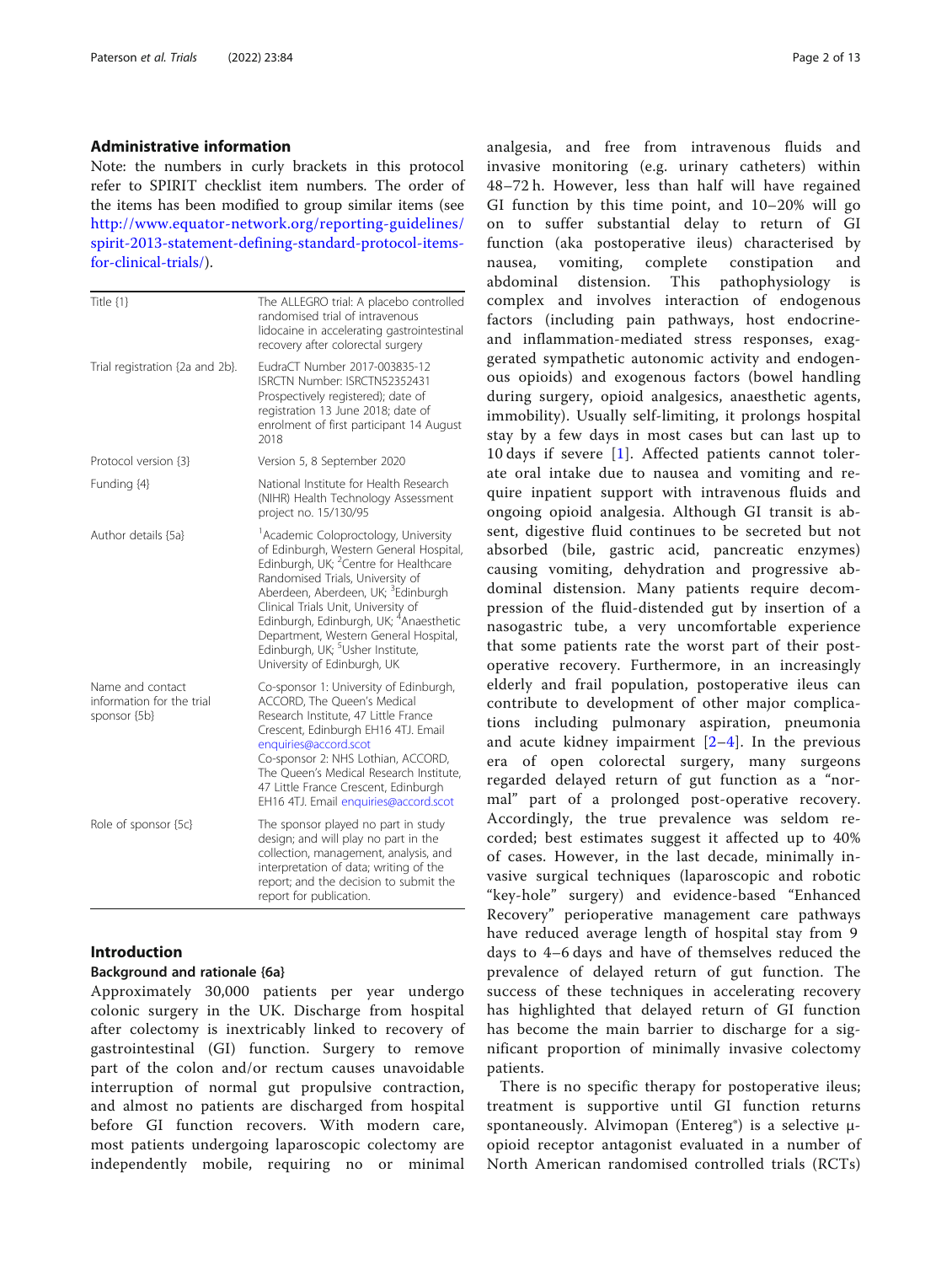where it has been shown to be of benefit in reducing incidence of postoperative ileus  $[5]$  $[5]$  $[5]$ . However, it has not gained widespread use due to cost and concerns regarding its cardiac side-effect profile and is not licensed for use in the UK.

Lidocaine, familiar as a local anaesthetic, has analgesic and anti-inflammatory effects when administered systemically by intravenous (IV) infusion and hence has been repurposed as an anaesthetic adjunct in abdominal surgery. Studies in various surgical procedures have shown reduced early postoperative pain scores and reduced opioid analgesia requirements. There also seems to be a consistent benefit on measures of GI function recovery, including time to first flatus, time to first bowel movement, postoperative nausea and risk of postoperative ileus. However, the limitation of metaanalysis in this area is the considerable heterogeneity of studies included: a variety of surgical procedures, a mix of open and laparoscopic techniques, inconsistent lidocaine dose/treatment duration, inconsistent perioperative management protocols and study endpoints  $[6-8]$  $[6-8]$  $[6-8]$  $[6-8]$ . There are only three published RCTs of intravenous lidocaine in laparoscopic colectomy, comprising a total of 181 patients. Two were conducted in Europe and reported length of stay consistent with modern NHS practice (3 to 5 days) [\[9,](#page-11-0) [10\]](#page-11-0). Both studies reported reduced analgesic requirements, faster return of gut function and a 1-day reduction in median length of stay. The third study was conducted in South Korea and found a trend towards faster GI recovery but no statistically significant benefit. However, perioperative management practices were not consistent with NHS norms and the excessive median length of stay of 9 days makes this study difficult to interpret [[11](#page-11-0)].

There is some controversy in the use of perioperative IV lidocaine. Although it has many advocates in the anaesthetic community, there is a risk of fatal toxicity in overdose. The dose and duration of IV lidocaine used in ALLEGRO is at the lower threshold of the known therapeutic range; the greatest risk of toxicity is from human error in drug administration. Although guidelines for use of IV lidocaine were published recently (subsequent to the start of the ALLEGRO study), an accompanying editorial was not supportive  $[12, 13]$  $[12, 13]$  $[12, 13]$ . As emphasised in the ensuing journal correspondence, there is scant randomised evidence from large trials, and ALLEGRO is the only adequately powered trial of IV lidocaine currently recruiting [[14\]](#page-12-0).

Intravenous lidocaine is cheap, familiar and easy to administer within existing NHS perioperative practice. If

effective in improving return of GI function postoperatively it would achieve faster recovery and shorter hospital stay for patients undergoing colorectal surgery, resulting in a major cost saving for the NHS from a common (and resource-intensive) surgical intervention.

# Objectives {7}

# Primary objective

The aim of the study is to measure whether perioperative intravenous lidocaine achieves faster return of GI function for more patients after laparoscopic colectomy. The primary objective is to compare the proportion of participants randomised to IV lidocaine or placebo that have achieved return of gut function at 72 h post-operatively (GI-3 recovery endpoint).

# Secondary objectives

The secondary objectives are to compare the proportion of participants randomised to IV lidocaine or placebo in respect of:

- GI-2 recovery endpoint
- The rate of prolonged postoperative ileus
- Postoperative nausea and vomiting
- Analgesia requirements
- Quality of postoperative recovery using multidimensional patient-reported outcome tools and quality of life tools.

Additional secondary objectives include assessing whether perioperative intravenous lidocaine during colorectal surgery is cost-effective relative to current standard of care (colorectal surgery without intravenous lidocaine) and measuring the impact of variation in peri-operative care from Enhanced Recovery After Surgery guidelines.

The tertiary objectives are to compare the proportion of participants randomised to IV lidocaine or placebo in respect of:

- Total length of stay
- 30- and 90-day mortality
- Unplanned re-admissions within 30 days of hospital discharge
- Reoperation/major complications (Clavien-Dindo) classification grade 3 and above) [[15](#page-12-0)]
- Qualitative analysis of recovery beyond hospital (General Practitioner (GP) visits, district nurse visits).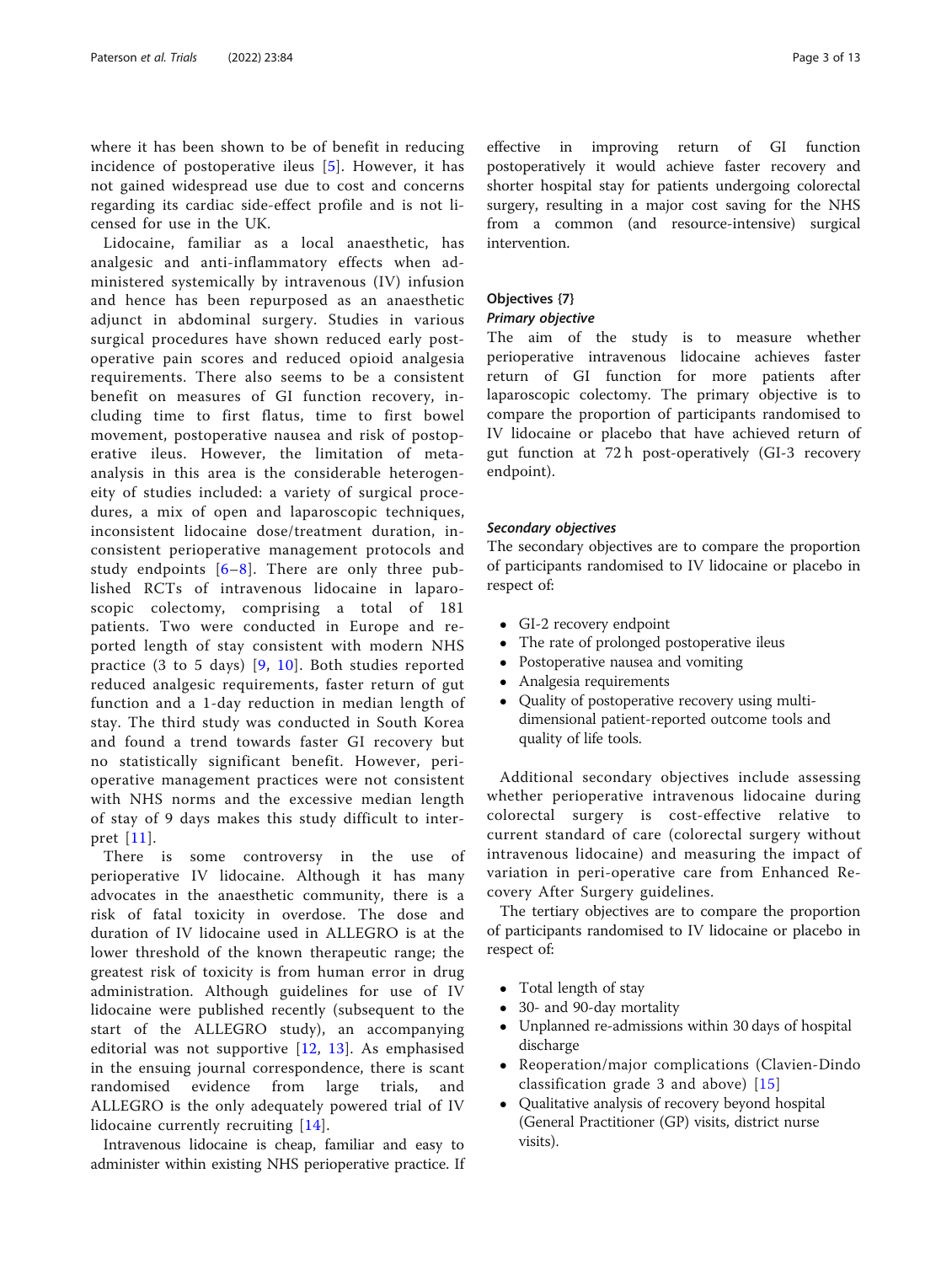# <span id="page-3-0"></span>Trial design {eight}

The trial design is as follows: parallel group effectiveness trial of perioperative IV lidocaine infusion versus placebo (0.9% NaCl) with 1:1 allocation.

# Methods: participants, interventions and outcomes

#### Study setting {9}

We are recruiting patients in 25–30 colorectal surgery units across the UK. A list of study sites can be obtained from the trial website ([https://w3.abdn.ac.uk/hsru/](https://w3.abdn.ac.uk/hsru/ALLEGRO/Public/Public/index.cshtml) [ALLEGRO/Public/Public/index.cshtml\)](https://w3.abdn.ac.uk/hsru/ALLEGRO/Public/Public/index.cshtml) and will be included in the final report from the study.

# Eligibility criteria {10}

# Inclusion criteria

Patients scheduled for elective minimally invasive (laparoscopic or robotic) colorectal resection for colorectal cancer, benign polyps, benign stricture or diverticular disease at participating UK colorectal surgical units. Right hemicolectomy, extended right hemicolectomy, left colectomy, sigmoid colectomy, subtotal colectomy with ileosigmoid or ileorectal anastomosis and high anterior resection are eligible.

# Exclusion criteria

- Planned epidural anaesthesia
- Planned regional or local continuous infusion of lidocaine at the same time as lidocaine infusion
- Planned open surgery
- Current pregnancy
- Breastfeeding
- Age  $<$  18 years
- Patients lacking capacity to give informed consent
- Known or suspected allergy to lidocaine or amidetype local anaesthetics
- Current complete heart block
- Current severe liver dysfunction (Child's A or greater)
- Current renal failure (estimated glomerular filtration rate  $(eGFR) < 30$
- Patients participating in the active intervention phase of another therapeutic clinical trial (or other interventional trial) unless a co-enrolment agreement is in place
- Patients having surgery for indications other than those noted above
- Rectal cancer below the peritoneal reflection in which total mesorectal excision is planned
- Rectal cancer patients who have received any neoadjuvant radiotherapy
- A preoperative surgical plan to form any new stoma during the primary procedure

# Who will take informed consent? {26a}

Consent from potential trial participants will be sought by a member of the local trial team trained in Good Clinical Practice (GCP). This will usually be in a face-to-face setting, during an out-patient appointment, pre-operative assessment or when the participant is admitted to hospital for their surgery. As part of the COVID-19 contingencies, if face-toface consent is not possible, participants can complete the consent form at home and either post it back to the research team or bring it into hospital with them when they are admitted for surgery.

# Additional consent provisions for collection and use of participant data and biological specimens {26b}

As the most common indication for colectomy will be colorectal cancer, consent includes permission for storage of data to permit subsequent record linkage to analyse cancer-specific outcomes. Consent for this is sought at the time of consent to the main study and is optional.

# Interventions

# Explanation for the choice of comparators {6b}

Intravenous lidocaine used in this setting is an adjunct to usual anaesthetic and perioperative analgesic practice. There is no alternative medication against which to test the intervention; hence, the comparator is a placebo of physiological (isotonic) 0.9% sodium chloride (NaCl) which looks identical to lidocaine.

# Intervention description {11a}

In the intervention arm, an intravenous bolus of 2% lidocaine at induction of anaesthesia (1.5 mg/kg ideal body weight) infused over 20 min is followed by intravenous infusion of 1.5 mg/kg/h ideal body weight with a maximum rate of 120 mg/h for a minimum of 6 h up to a maximum of 12 h. Ideal body weight rather than actual body weight is used to prevent the possibility of toxicity by exceeding the upper therapeutic threshold of lidocaine in very overweight patients.

The bolus and intravenous infusion rate of the placebo are the same as the investigational medicinal product (IMP).

Continuous cardiac monitoring during the period of IMP/placebo infusion is required as systemic toxicity can provoke cardiac arrhythmias.

The planned duration of infusion will be determined pre-operatively by the participating unit's normal postoperative availability of continuous cardiac monitoring. Units where normal postoperative disposal is to the standard inpatient ward,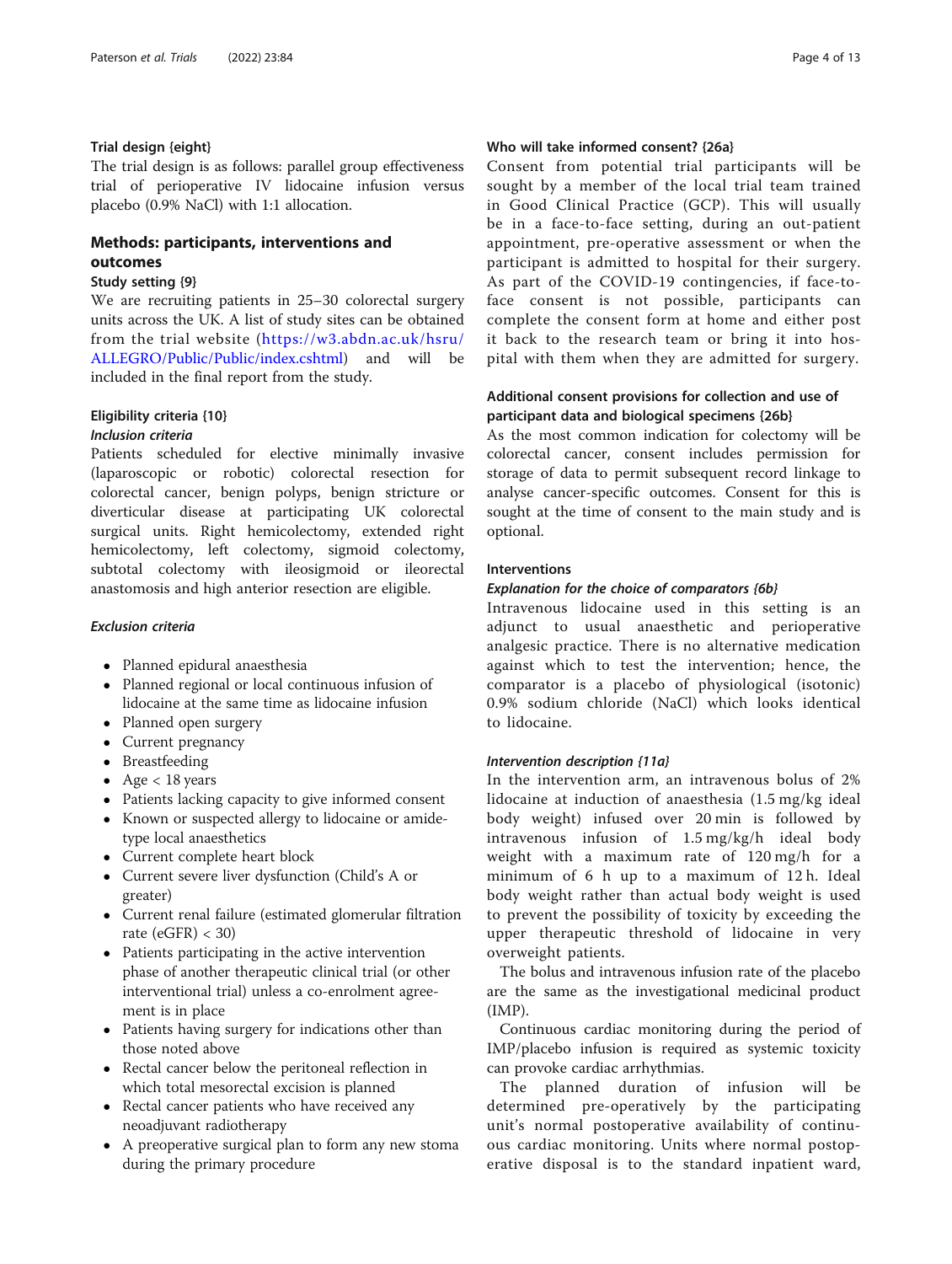where facility for cardiac monitoring is not available, will aim to administer the infusion for a minimum of 6 h (operating time plus theatre recovery suite time). Before the patient is moved to the ward, the infusion will be stopped. This means that (i) if the operating time plus theatre recovery suite time is less than 6 h, the duration of the infusion will also be less than 6 h, and (ii) if the operating time plus theatre recovery time is 6 h or more, the duration of the infusion will be more than 6 h but will be stopped before 12 h.

Units where normal postoperative disposal is to HDU, or other clinical area where cardiac monitoring is available, will aim to administer the infusion for up to 12 h. If the patient is moved to a ward without cardiac monitoring facilities before the 12-h period has been completed, the infusion will be stopped.

# Criteria for discontinuing or modifying allocated interventions {11b}

As noted above (in the "[Intervention description {11a}](#page-3-0)" section), the infusion will run for a maximum of 12 h but will be stopped if continuous cardiac monitoring is stopped before the end of the planned duration. Infusion of lidocaine will be stopped immediately if the patient has symptoms of acute systemic toxicity. The treatment of systemic lidocaine toxicity is supportive treatment and lipid rescue.

#### Strategies to improve adherence to interventions {11c}

The IMP/placebo infusion will be monitored as a part of standard nursing care for patients. As the IMP/placebo is infused for a maximum of 12 h, all participants will be inpatients throughout the infusion. Infusion rate tables have been provided to local study teams to minimise user error in administrating the IMP to participants.

# Relevant concomitant care permitted or prohibited during the trial {11d}

Concomitant continuous infusions of local anaesthetic agents are prohibited to prevent cumulative systemic toxicity; hence, planned epidurals or continuous infusion of local anaesthetic via wound catheters are both exclusion criteria.

#### Provisions for post-trial care {30}

This is a one-off infusion given to participants during surgery and post-operatively. Usual care for participants continues throughout the surgery and postoperative period, during their recovery and after discharge.

# Outcomes {12}

Return of GI function after surgery is awkward to define. A variety of endpoints are reported in studies (nausea scores, time to passage of flatus, time to passage of stool, time to normal oral intake, etc.). Previous studies of return of GI function after colorectal surgery described and validated composite clinical endpoints (GI-3 and GI-2) and were validated by the authors in a separate feasibility study prior to ALLEGRO [[1](#page-11-0), [2](#page-11-0), [16](#page-12-0)].

#### Primary outcome

The primary outcome is achievement (yes/no) of GI-3 recovery (a composite endpoint defined as the achievement of both of the following two events: tolerating diet without significant nausea or vomiting for three consecutive meals; AND passage of flatus OR stool) at 72 h after the start of operation.

# Secondary outcomes

- Time to GI-3 recovery
- Time to GI-2 recovery (a composite endpoint defined as time from surgery to the time to establish both of the following two events: tolerating diet without significant nausea or vomiting for three consecutive meals; AND first passage of stool).
- Rate of prolonged postoperative ileus (failure to establish GI-3 by 120 h after surgery)
- Nausea and vomiting score
- Overall Benefit of Analgesia (OBAS) score
- Total postoperative opioid consumption
- Quality of recovery (QoR-15 patient-reported outcome measurement (PROM))
- EQ-5D-5L quality of life assessment
- Enhanced Recovery After Surgery (ERAS) protocol compliance
- Analysis of cost of care derived from hospital records, recorded GP visits and participant reported data up to 90 days
- Cost per quality-adjusted life years (QALYs) as observed over the 90 day trial period, and as modelled over longer term
- Total length of hospital stay (primary admission plus any readmission(s))
- Mortality at 30 and 90 days
- Major complications
- Record linkage analysis of survival (cancerspecific outcome data in appropriate patients up to 10 years)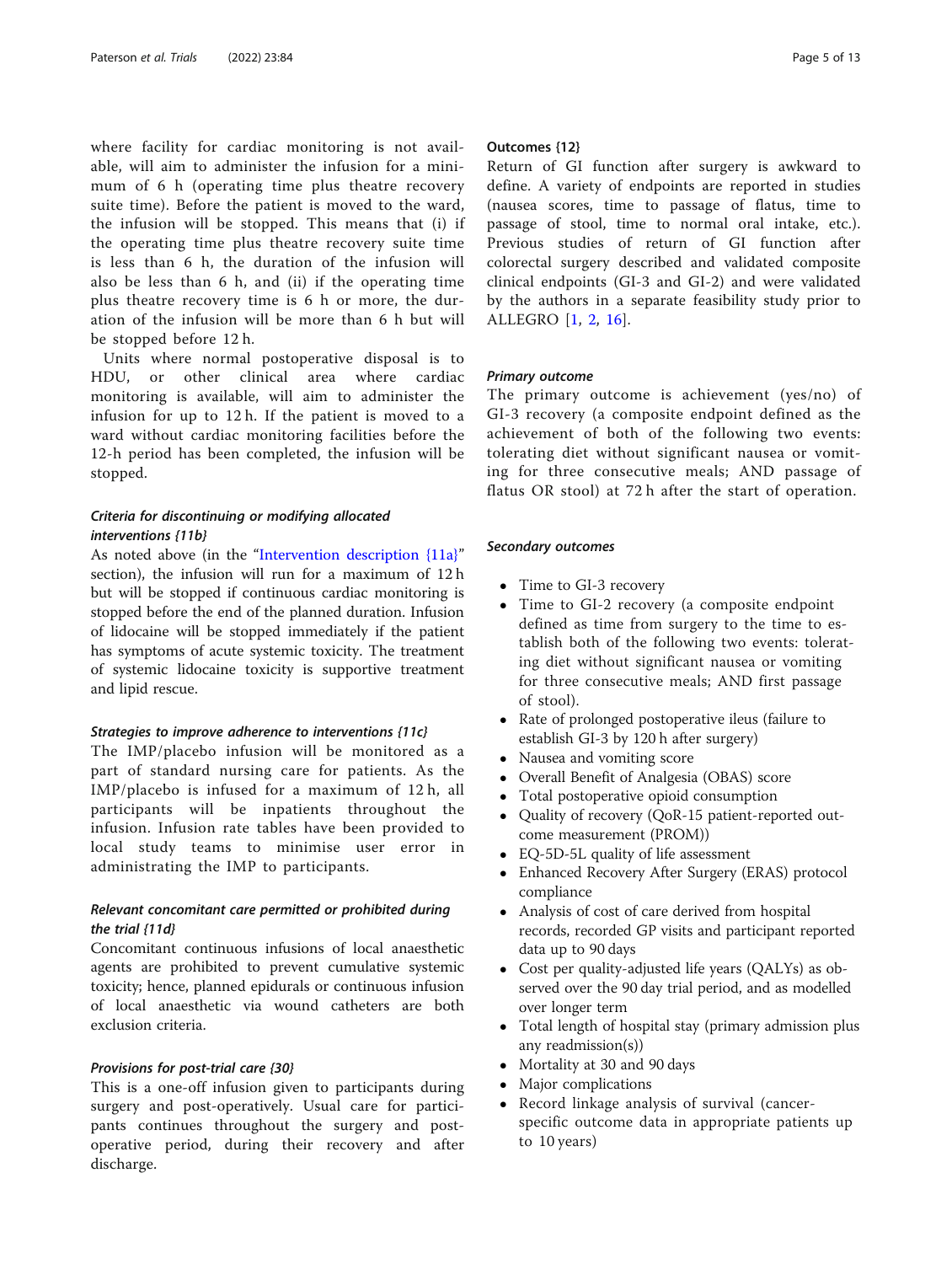# Participant timeline {13}

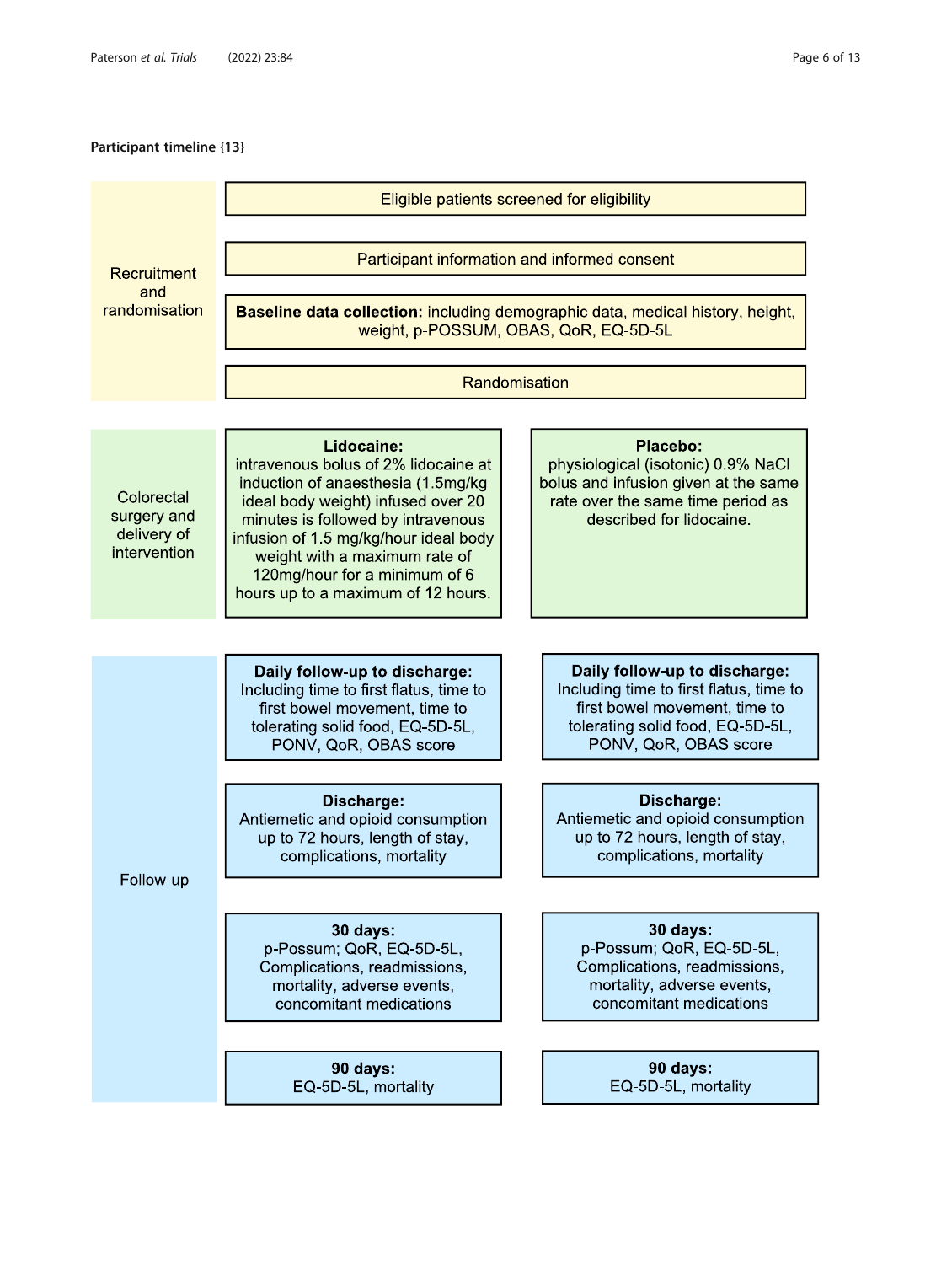#### <span id="page-6-0"></span>Sample size {14}

In a feasibility study in laparoscopic colectomy conducted under real-world NHS conditions with NHS patients typical of the recruitment cohort proposed in this application, 22 of a total of 50 patients (44%) failed to achieve return of GI function (GI-3 endpoint) by the third postoperative day [[2\]](#page-11-0). Ten patients (20%) went on to develop prolonged postoperative ileus (PPOI). Interpretation of data from other healthcare systems is made complex by reporting of various univariate endpoints, but control arm data support this event rate. Effect size in published reports ranges from 15 to 40% relative reduction in GI dysfunction rate, again using a variety of univariate endpoints.

Therefore, with a sample size of 562 randomised 1:1 to IV lidocaine or placebo the study will have 90% power at a two-sided 5% level of significance to detect a relative reduction of 33% from 40 to 26.8% (absolute reduction of 13.2%) in non-return of gut function at 3 days postoperatively (or if the event rate is lower, the same power to detect a 40% relative reduction from 30% to 18% (a 12% absolute reduction)). Given the primary endpoint is measured in hospital, there should be no appreciable loss to follow-up (the perioperative death rate is  $\sim 1\%$  for the whole duration of hospital stay and the very few discharged before 3 days can be assumed to have achieved return of GI function). This size of study would also give similar power to detect a difference of 10% (from 20% to 10%) in the important secondary outcome of PPOI.

# Recruitment {15}

Eligible individuals are identified by their usual clinical team from planned elective operating lists and given a patient information sheet. Eligibility is confirmed, consent received, baseline details collected, and randomisation performed pre-operatively, where possible, at routine hospital visits.

As noted above (in the "[Who will take informed](#page-3-0) [consent? {26a}](#page-3-0)" section) where a face-to-face visit is not possible to carry out the recruitment procedures, participants can complete the consent form at home and either post it back to the research team or bring it into hospital with them when they are admitted for surgery. In such cases, eligibility is confirmed, baseline details collected, and randomisation performed pre-operatively.

# Assignment of interventions: allocation Sequence generation {16a}

Following consent, a minimisation algorithm is used to randomly allocate participants (on a 1:1 basis) to receive intravenous lidocaine or placebo. This is available using a web-based application (available 24 h a day). The minimisation criteria are age (< 50 years, 50–74 years, 75 years and older), gender and trial centre.

#### Concealment mechanism {16b}

The web-based randomisation system ensures allocation concealment.

# Implementation {16c}

The allocation sequence generation is embedded in the trial web site. Research nurses based at sites enrol participants and randomise them using the web-based randomisation system.

# Assignment of interventions: blinding Who will be blinded {17a}

Participants, medical staff, local pharmacy staff and study staff/outcome assessors are all blinded in this study. Both study drug and placebo are clear colourless liquids packaged in identical containers by the manufacturer. At randomisation, the participant will be allocated a unique participant study number and assigned a numbered participant study drug pack. Randomisation also triggers a notification email to the local clinical trials pharmacy to provide the numbered pack to the local study team on receipt of a signed clinical trials prescription.

## Procedure for unblinding if needed {17b}

In the event of the characteristic symptoms of lidocaine toxicity in a trial patient, it is appropriate to stop the infusion and treat as per current Association of Anaesthetists of Great Britain and Ireland guidelines without having to wait for code breaks/permissions etc. If necessary, the investigator can unblind a participant's treatment allocation via the trial database or telephone. All investigators receive training on this prior to the site opening to recruitment.

# Data collection and management

# Plans for assessment and collection of outcomes {18a}

Data are collected at baseline and at 1, 2, 3, 4, 5, 6 and 7 days after surgery, at discharge from hospital and at 30 and 90 days after surgery. The schedule for data collection is summarised in Table [1.](#page-7-0)

# Plans to promote participant retention and complete follow-up {18b}

Data are collected at routine clinic/hospital appointments and in hospital during postoperative recovery. It is highly unlikely that any patient will be discharged from hospital prior to achieving the primary endpoint; in such cases, this will be collected by phone at 7 days. For the participant reported outcomes collected (by telephone) at 7, 30 and 90 days after surgery, there is an acceptable visit window within which this data can be collected. We will aim to collect outcome data on all participants randomised, regardless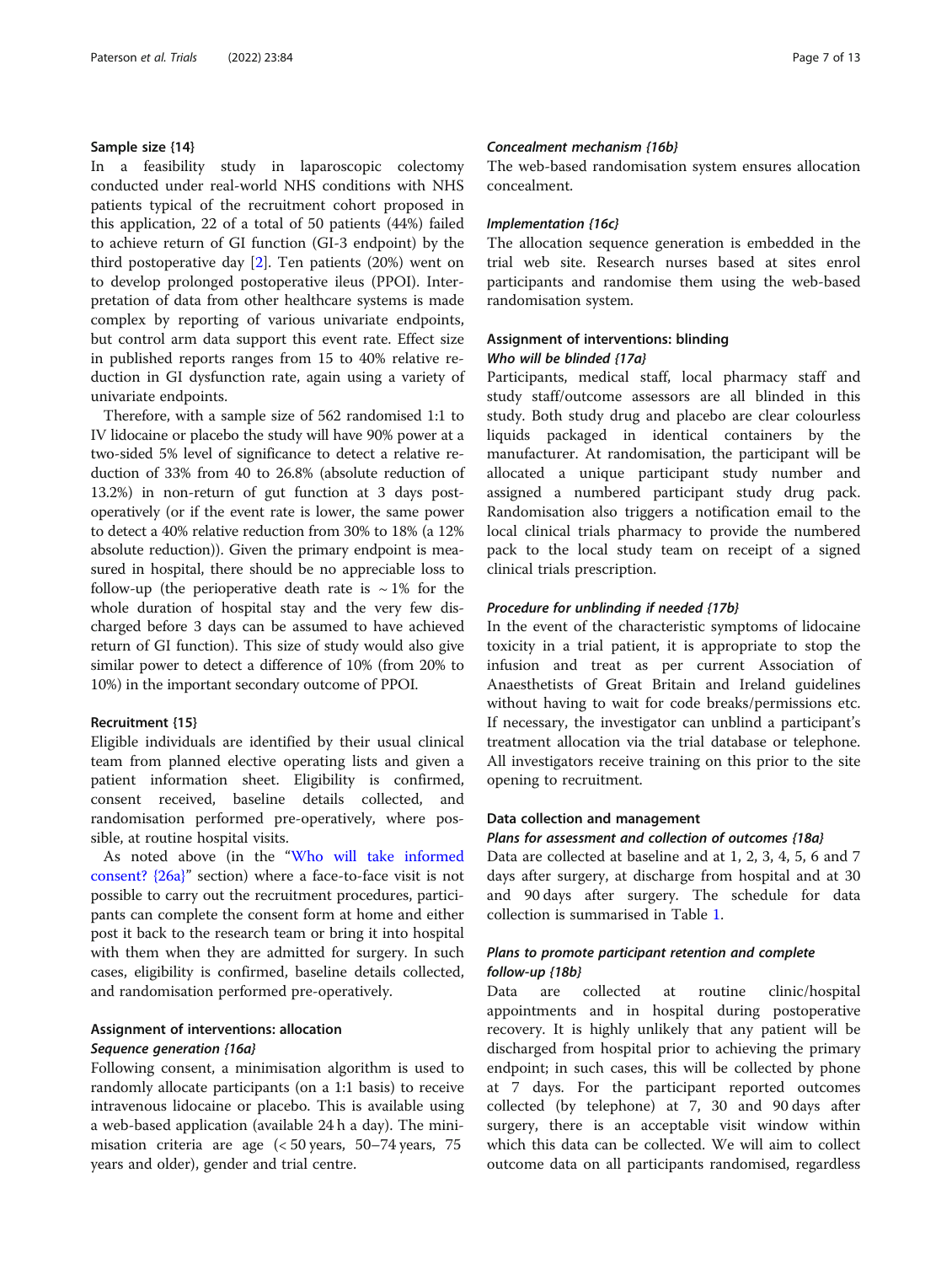#### <span id="page-7-0"></span>Table 1 Schedule for data collection

| Assessment                                           | Recruitment/<br>baseline | <b>POD</b><br>1 | <b>POD</b><br>$\overline{2}$ | POD<br>3 | Daily from POD 4 until<br>discharge | <b>POD</b><br>7 | Discharge 30 | days        | $90\,$<br>days |
|------------------------------------------------------|--------------------------|-----------------|------------------------------|----------|-------------------------------------|-----------------|--------------|-------------|----------------|
| Assessment of eligibility criteria                   | $\checkmark$             |                 |                              |          |                                     |                 |              |             |                |
| Written informed consent                             | ✓                        |                 |                              |          |                                     |                 |              |             |                |
| Pregnancy test (where applicable)                    |                          |                 |                              |          |                                     |                 |              |             |                |
| Demographic data, contact details                    | ✓                        |                 |                              |          |                                     |                 |              |             |                |
| Clinical history/past medical history                | ✓                        |                 |                              |          |                                     |                 |              |             |                |
| Drug history esp. laxatives                          | ✓                        |                 |                              |          |                                     |                 |              |             |                |
| Height                                               | ✓                        |                 |                              |          |                                     |                 |              |             |                |
| Weight                                               | ✓                        | ✓               |                              |          |                                     |                 |              |             |                |
| p-POSSUM                                             | ✓                        | ✓<br>(part)     |                              |          |                                     |                 |              | ✓<br>(part) |                |
| Operation type                                       |                          | ✓               |                              |          |                                     |                 |              |             |                |
| Duration of operation                                |                          | ✓               |                              |          |                                     |                 |              |             |                |
| Blood loss (ml) <sup>a</sup>                         |                          | √               |                              |          |                                     |                 |              |             |                |
| OBAS score                                           | ✓                        | ✓               | ✓                            | J        | ✓                                   | ✓               |              |             |                |
| QoR score                                            | ✓                        | ✓               |                              |          | ✓                                   |                 |              |             |                |
| PONV score                                           |                          | ✓               | ✓                            | ✓        | ✓                                   |                 |              |             |                |
| EQ-5D-5L                                             | ✓                        | ✓               | ✓                            | ✓        | ✓                                   | ✓               |              |             |                |
| CRP <sup>b</sup>                                     | ✓                        |                 | ✓                            | ✓        |                                     |                 |              |             |                |
| Time to first flatus                                 |                          |                 | ✓                            | ✓        | ✓                                   |                 |              |             |                |
| Time to first bowel movement                         |                          |                 | ✓                            | ✓        | ✓                                   |                 |              |             |                |
| Time to tolerating solid food                        |                          |                 | ✓                            | ✓        | ✓                                   |                 |              |             |                |
| antiemetic dose total up to 72 h                     |                          |                 |                              |          |                                     |                 | ✓            |             |                |
| Total number of episodes vomiting                    |                          | ✓               | ✓                            | ✓        |                                     |                 |              |             |                |
| Total opioid consumption in-hospital<br>up to 72 h   |                          |                 |                              |          |                                     |                 | ✓            |             |                |
| ERAS protocol compliance                             |                          | ✓               | ✓                            | ✓        |                                     |                 |              |             |                |
| Achievement of medical criteria for<br>discharge Y/N |                          |                 |                              |          |                                     |                 |              |             |                |
| Patient-reported readiness for discharge             |                          |                 |                              |          |                                     |                 |              |             |                |
| Length of stay (days)                                |                          |                 |                              |          |                                     |                 | ✓            |             |                |
| Complications                                        |                          |                 |                              |          |                                     |                 | ✓            | ✓           |                |
| Unplanned readmissions                               |                          |                 |                              |          |                                     |                 |              |             |                |
| Mortality                                            |                          |                 |                              |          |                                     |                 | ✓            |             | ✓              |
| Adverse events                                       |                          |                 |                              |          |                                     |                 |              |             |                |
| Concomitant medications                              | ✓                        | ✓               | ✓                            | ✓        | ✓                                   |                 |              |             |                |

<sup>a</sup>Millilitres

<sup>b</sup>C-reactive protein

of whether or not they received the intravenous lidocaine/placebo. There are no additional plans to enhance retention in ALLEGRO.

# Data management {19}

All data are captured onto a paper-based case report form and entered by site staff onto a web-based case report form. All data are held securely on a server at the University of Aberdeen. The central trials team monitor

data entry and ensure that missing or erroneous data are addressed as soon as possible after detection.

# Confidentiality {27}

Data are stored in accordance with GCP and with the UK Data Protection Acts 1998 and 2018.

Unique participant identifiers (study number) are used to identify completed case-report forms and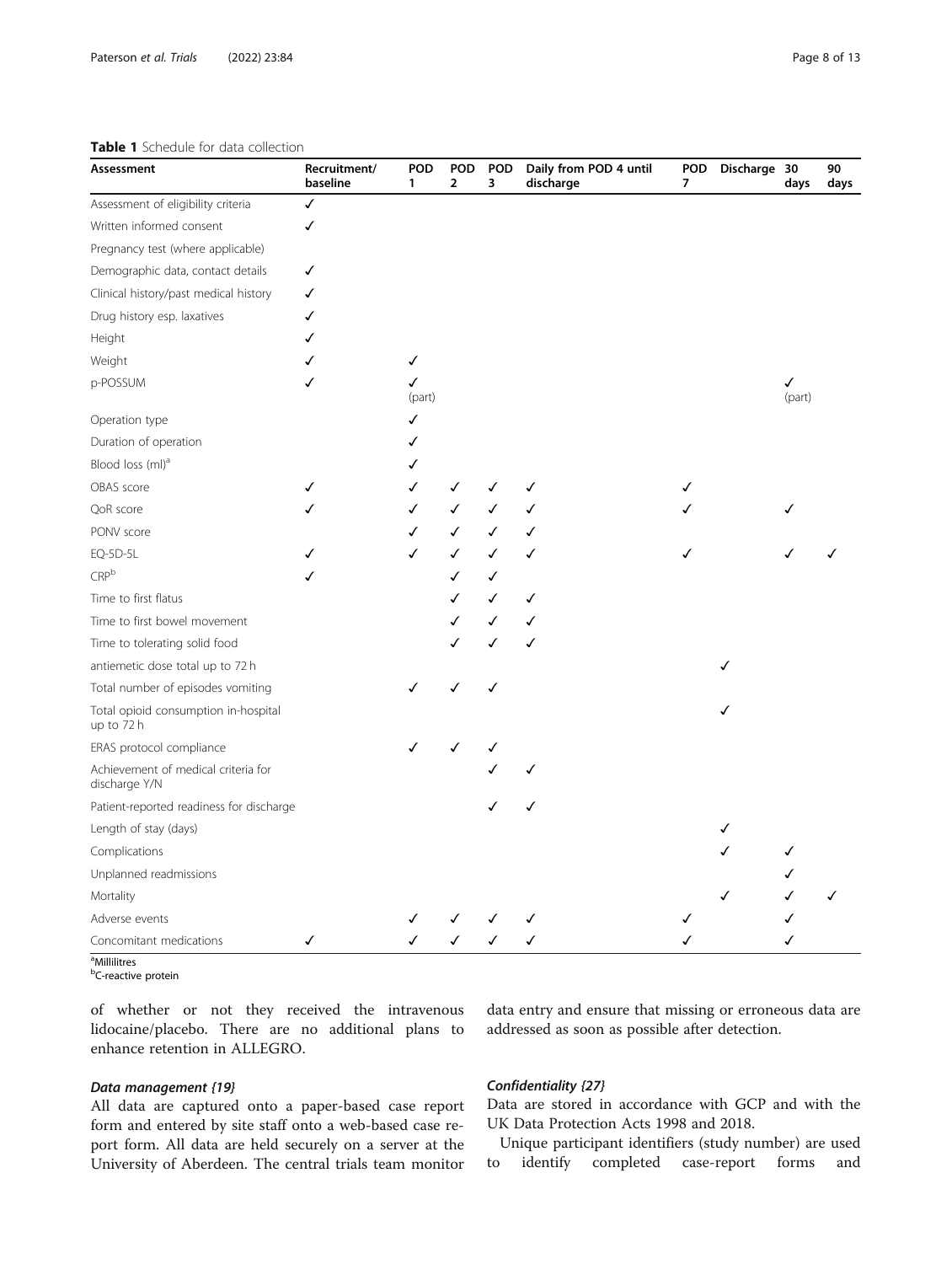questionnaires. Records are kept in a secure storage area with limited access.

The Trial Website is secure sockets layer (SSL) secured, ensuring links between server and browser client are always encrypted. Access to patient identifiable information is limited to key personnel only and has appropriate user level access across a secure network, personal identifiable data held in the database will be encrypted to advanced encryption standard AES\_256.

# Plans for collection, laboratory evaluation and storage of biological specimens for genetic or molecular analysis in this trial/future use {33}

Not applicable—there are no biological specimens within this study.

### Statistical methods

# Statistical methods for primary and secondary outcomes {20a}

Analysis will be by intention to treat. All baseline and outcome data will be described using appropriate summary statistics, e.g. frequency and proportions for dichotomous data, mean and standard deviation for continuous data (or median and interquartile range if more appropriate), and graphical methods. The primary outcome will be analysed using a generalised linear model with a logit link function and including minimisation covariates. Secondary outcomes will be analysed in a similar manner using a statistical model appropriate for the outcome (Cox regression for timeto-event outcomes, linear regression for continuous outcomes). All treatment effects will be presented with 95% confidence intervals. The planned analysis will be documented in the statistical analysis plan prior to analysis starting.

Full details of the Health Economic analysis will be specified in a Health Economic Analysis Plan prior to analysis [[17\]](#page-12-0). Two complimentary forms of analysis will be undertaken: (1) a within trial analysis utilising selfreported EQ-5D-5L data, and health care resource utilisation (HCRU) extracted from hospital records detailed in Table [1](#page-7-0) [schedule for data collection in the "[Plans for](#page-6-0) [assessment and collection of outcomes {18a}](#page-6-0)" section], undertaken via generalised linear modelling and a recycled predictions approach [[18\]](#page-12-0) to account for skew, and (2) simplified decision analytic modelling [\[19\]](#page-12-0) incorporating any available wider literature [[6\]](#page-11-0) for longer term outcomes and low frequency high severity events.

To maximise UK policy relevance, both health economic analysis will follow National Institute for Health and Care Excellence (NICE) reference case recommendations [[20](#page-12-0)] including adoption of an NHS and personal social service (PSS) costing perspective for primary analyses; application of standard UK price

weights to HCRU to estimate cost [\[21](#page-12-0), [22](#page-12-0)]; a cost-utility approach (results presented in terms of incremental cost per quality-adjusted life year (QALY), with QALYs derived from EQ-5D-5L); discount rate of 3.5% for both costs and QALYs (if applicable); use of probabilistic sensitivity analysis (PSA) to generate cost-effectiveness acceptability curves [[18](#page-12-0), [19](#page-12-0)] and deterministic sensitivity analysis on key assumptions where PSA is inappropriate.

# Interim analyses {21b}

There are no planned interim analyses.

# Methods for additional analyses (e.g. subgroup analyses) {20b}

We will explore whether outcomes are different between groups for minimisation variables (age, gender, site) and for type of surgery (right v left side colectomy) and by enhanced recovery compliance indicators. Additional planned sub-group analysis will be documented in the statistical analysis plan (SAP) or defined as post hoc analyses.

# Methods in analysis to handle protocol non-adherence and any statistical methods to handle missing data {20c}

We do not anticipate any missing data due to the short timeframe of the primary outcome. However, should we observe substantial missing data, we will use multiple imputation and pattern mixture methods to explore the robustness of treatment effect estimates.

# Plans to give access to the full protocol, participant leveldata and statistical code {31c}

The full protocol is available as a supplement. Nonidentifiable participant-level data may be available on request to the chief investigator (CI), Mr Hugh Paterson ([hugh.paterson@ed.ac.uk\)](mailto:hugh.paterson@ed.ac.uk).

#### Oversight and monitoring

# Composition of the coordinating centre and trial steering committee {5d}

The immediate trial team (CI, trial manager, data coordinator) meets every fortnight. On a monthly basis, the immediate team is joined by the wider trial team (statistician, health economist). A project management group (PMG) and trial steering committee (TSC) oversee the project. The PMG meets every 3 months and comprises the CI, grant holders and the trial office staff.

The TSC meets approximately every 6 months and includes an independent chair, clinical and methodological expertise and lay representative. Members of the PMG also attend the meetings of the TSC. Roles of the TSC are documented in the TSC charter, which all independent members have signed up to.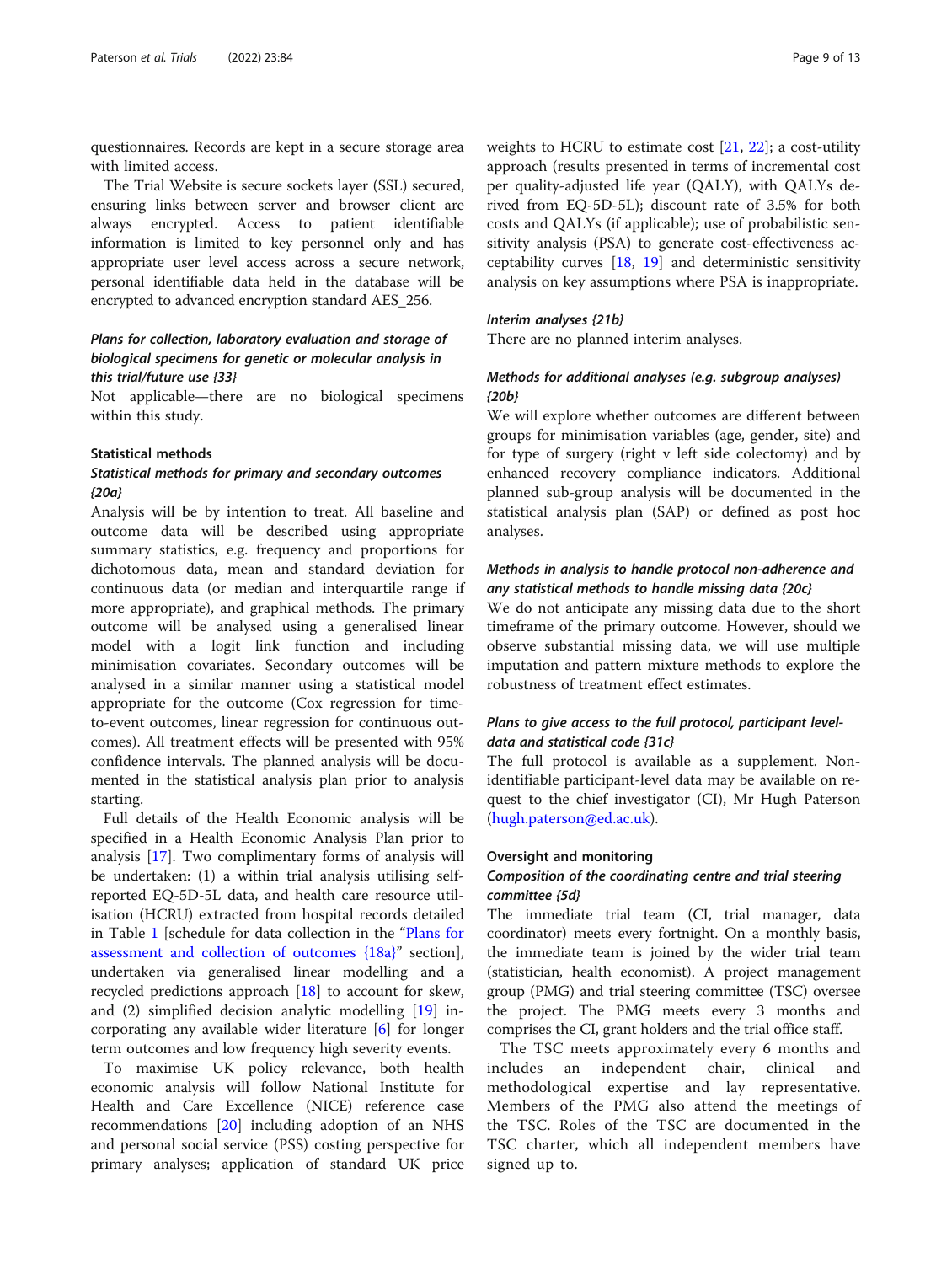#### Table 2 Event recording

| Event                                                                                                                                                                                                                                                                                                                                                                    | If the event is thought to be an<br>adverse reaction                                | If the event is not thought to<br>be an adverse reaction          |  |
|--------------------------------------------------------------------------------------------------------------------------------------------------------------------------------------------------------------------------------------------------------------------------------------------------------------------------------------------------------------------------|-------------------------------------------------------------------------------------|-------------------------------------------------------------------|--|
| Lidocaine toxicity within 2 h of infusion                                                                                                                                                                                                                                                                                                                                | Record on adverse event log (SAR <sup>a</sup> if n/a<br>meets criteria for serious) |                                                                   |  |
| Transient events common after surgery (listed in the protocol as: pyrexia;<br>anorexia, nausea, vomiting, constipation, pain; raised inflammatory markers;<br>minor wound infections; dizziness; transient biochemical derangement e.g.<br>hypokalaemia, hyponatraemia, hypomagnesaemia, hypophosphataemia,<br>hypocalcaemia; transient self-limiting confusional state) | Record on adverse event log                                                         | Recorded on adverse event log                                     |  |
| Complications of surgery Clavien-Dindo grade 1/2                                                                                                                                                                                                                                                                                                                         | Record on adverse event log                                                         | Recorded on adverse event log                                     |  |
| Complications of surgery<br>Clavien-Dindo grade 3+                                                                                                                                                                                                                                                                                                                       | Record as SAR/SUSAR; report to<br>sponsor within 24 h of becoming<br>aware          | Record as outcome data on<br>CRF <sup>b</sup>                     |  |
| Prolongation of admission for social reasons                                                                                                                                                                                                                                                                                                                             | n/a                                                                                 | Record as outcome data on CRF                                     |  |
| Death                                                                                                                                                                                                                                                                                                                                                                    | Record as SAR/SUSAR; report to<br>sponsor within 24 h of becoming<br>aware          | Record as SAE; report to sponsor<br>within 24 h of becoming aware |  |
| <sup>a</sup> Serious adverse reaction                                                                                                                                                                                                                                                                                                                                    |                                                                                     |                                                                   |  |

<sup>b</sup>Case report form

# Composition of the data monitoring committee, its role and reporting structure {21a}

The data monitoring committee (DMC) meets approximately every 6 months to oversee the safety of participants in the trial. It includes an independent chair and independent members with clinical and methodological expertise. The CI, trial manager and other members of the PMG may attend the open session of the DMC. The DMC reports to the chair of the TSC. Roles are documented in the DMC charter, which all independent members have signed up to.

#### Adverse event reporting and harms {22}

Adverse events (AEs) will be identified and recorded from the time a participant signs the consent form to take part in the study until the 30th post-operative day. They will be asked about AEs daily during their admission, and during the 7- and 30-day telephone calls. When an AE occurs, it is the responsibility of the investigator, or another suitably qualified physician in the research team to review documentation related to the event. Relevant information will be recorded on the AE log and a serious adverse event (SAE) form if required the specific requirements for recording events in ALLE-GRO are described in Table 2 below.

The investigator (or delegate) is responsible for assessing each AE using standard definitions for severity, seriousness, causality (relatedness to the IMP) and (if the event is assessed as related to the IMP) whether it is expected or unexpected based on information contained within the Summary of Product Characteristics for lidocaine. The sponsor is responsible for notifying the regulatory authority and ethics committee of suspected unexpected serious adverse reactions SUSARs within defined timelines.

# Frequency and plans for auditing trial conduct {23}

The trial office monitors aspects of the study on an ongoing basis as described in the study monitoring plan. The trial is monitored and audited by the sponsor. Individual sites may be monitored by their local NHS Research and Development (R&D) departments.

# Plans for communicating important protocol amendments to relevant parties (e.g. trial participants, ethical committees) {25}

Changes to the protocol require the trial office to seek permission from the funder, sponsor, REC, Medicines and Healthcare products Regulatory Authority (MHRA, if appropriate) and NHS R&D offices.

Any changes in research activity, except those necessary to remove an apparent, immediate hazard to the participant in the case of an urgent safety measure, must be reviewed and approved by the chief investigator.

Proposed amendments will be submitted to the sponsor for classification and authorisation.

Amendments to the protocol will be submitted in writing to the appropriate REC, Regulatory Authority (MHRA where appropriate) and local R&D for approval prior to implementation.

Any amendments concerning modification of the intended use of the IMP or placebo will be notified to the manufacturer of IMP/placebo (Tayside Pharmaceuticals) for review and comment.

Following approval, Academic and Clinical Central Office for Research & Development (ACCORD) will provide Tayside Pharmaceuticals with a copy of the amended protocol and associated documents.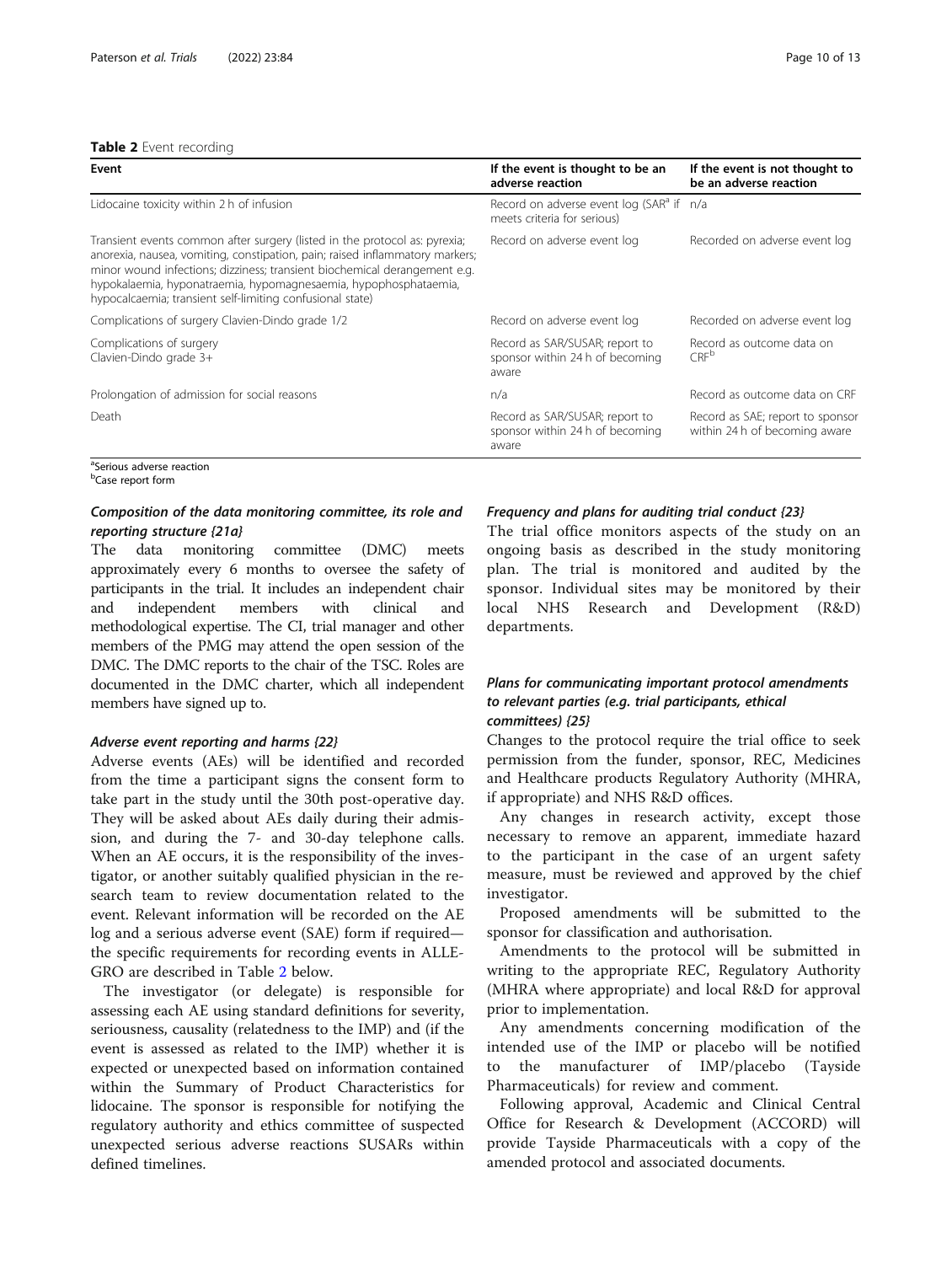# Dissemination plans {31a}

We will develop a publication and dissemination plan to include conference presentation(s) and journal publication(s). We plan to write to all participants to inform them of the trial results. We will also plan dissemination to relevant patient and clinical interest groups.

The results of the study, together with other mandated information, will be uploaded to the European clinical trials database within 1 year of the end of the study.

The results of the study will be disseminated to colorectal surgeons, anaesthetists and patient groups via the Association of Coloproctology and Great Britain and Ireland (ACPGBI), UK Perioperative Medicine Clinical Trials Network (POMCTN) and the Bowel Disease Research Foundation (BDRF) respectively.

# **Discussion**

Colorectal surgery is a core part of general surgery and undertaken in every acute NHS hospital from small district generals to university teaching institutions. Approximately 30,000 colectomies per year are undertaken in the UK alone; hence, a large number of patients could stand to benefit from an intervention that improves functional GI recovery. Data from small trials suggest a beneficial effect from intravenous perioperative lidocaine on this key determinant of recovery from colorectal surgery. ALLEGRO aims to be the definitive trial of perioperative IV lidocaine infusion in colorectal surgery within an NHS setting.

There is variation in anaesthetic and perioperative techniques across the UK, although the dissemination of Enhanced Recovery principles has increased consistency of perioperative practice between and within units. As ALLEGRO is a trial of a perioperative adjunct to normal care, we judged it impracticable to enforce a single strict anaesthetic/perioperative protocol. If found to be effective in this setting, it would provide evidence of external validity/applicability suggesting it could also be a useful adjunct in other gastrointestinal/abdominal surgery.

The majority of elective colorectal surgery in the UK is now undertaken using minimally invasive techniques (laparoscopic or robotic), but there remains a role for open surgery in some cases (dictated by various factors including case selection and surgeon preference). Initially, ALLEGRO included a separate exploratory study, with separate randomisation, for planned open cases. This study was deliberately exploratory and contained no estimate of sample size, as we were uncertain as to the rate of elective open surgery in recruiting centres and whether clinicians would accept equipoise given that many anaesthetists prefer epidural anaesthesia for these cases. By early 2020, only 12 participants had been recruited to the exploratory study for open cases (most in the CIs site), in comparison to 201 participants in the main laparoscopic trial, suggesting an absence of equipoise. With approval from the funder, the exploratory study for planned open cases was closed as part of protocol version 5 (8 September 2020), by which time 16 participants had been recruited into the exploratory study.

In common with many studies, recruitment to ALLEGRO was halted by the COVID pandemic. However, the essential nature of the surgery (predominantly for cancer) meant that eligible cases restarted relatively quickly, and the original design of the study, which had aimed to integrate trial processes with existing hospital contact points in the surgical patient pathway (outpatient clinics, preassessment appointments) meant that no change of trial design was required to meet COVID restrictions. However, we did alter some processes around consent and giving patient information to allow research teams to have a consent discussion by telephone with participants subsequently returning the completed consent form by post.

The need to randomise participants before date of operation in order to have the trial drug dispensed from clinical trial pharmacies ready for the start of surgery has resulted in unanticipated issues in some cases resulting in a relatively high number of postrandomisation exclusions. The main reasons for these are change in planned type of surgery (particularly open rather than minimally invasive technique; a preoperative decision to make a new stoma) or change in anaesthetic technique (particularly decision to use an epidural) made on the morning of surgery. This is a challenging area for trial teams: it can be difficult to know which surgical/anaesthetic staff are undertaking an operating list until relatively late, there may be nuances about the planned operation known only to the operating surgeon and not always stated on the operating theatre list and there is varying integration of research nurses within the participating surgical/anaesthetic teams. At the current rate, we anticipate approximately 20–25 post randomisation exclusions; the appropriate number of cases will be added to the study to achieve the target sample size of 562 cases.

# Trial status

Protocol version 5; 08 September 2020 Start recruitment: 14 August 2018 Estimated completion of recruitment: 31 December 2022

#### Abbreviations

ACCORD: Academic and Clinical Central Office for Research & Development - Joint office for The University of Edinburgh and Lothian Health Board; AE: Adverse event; AES: Advanced Encryption Standard; ACPGBI: Association of Coloproctology of Great Britain and Ireland; BDRF: Bowel Disease Research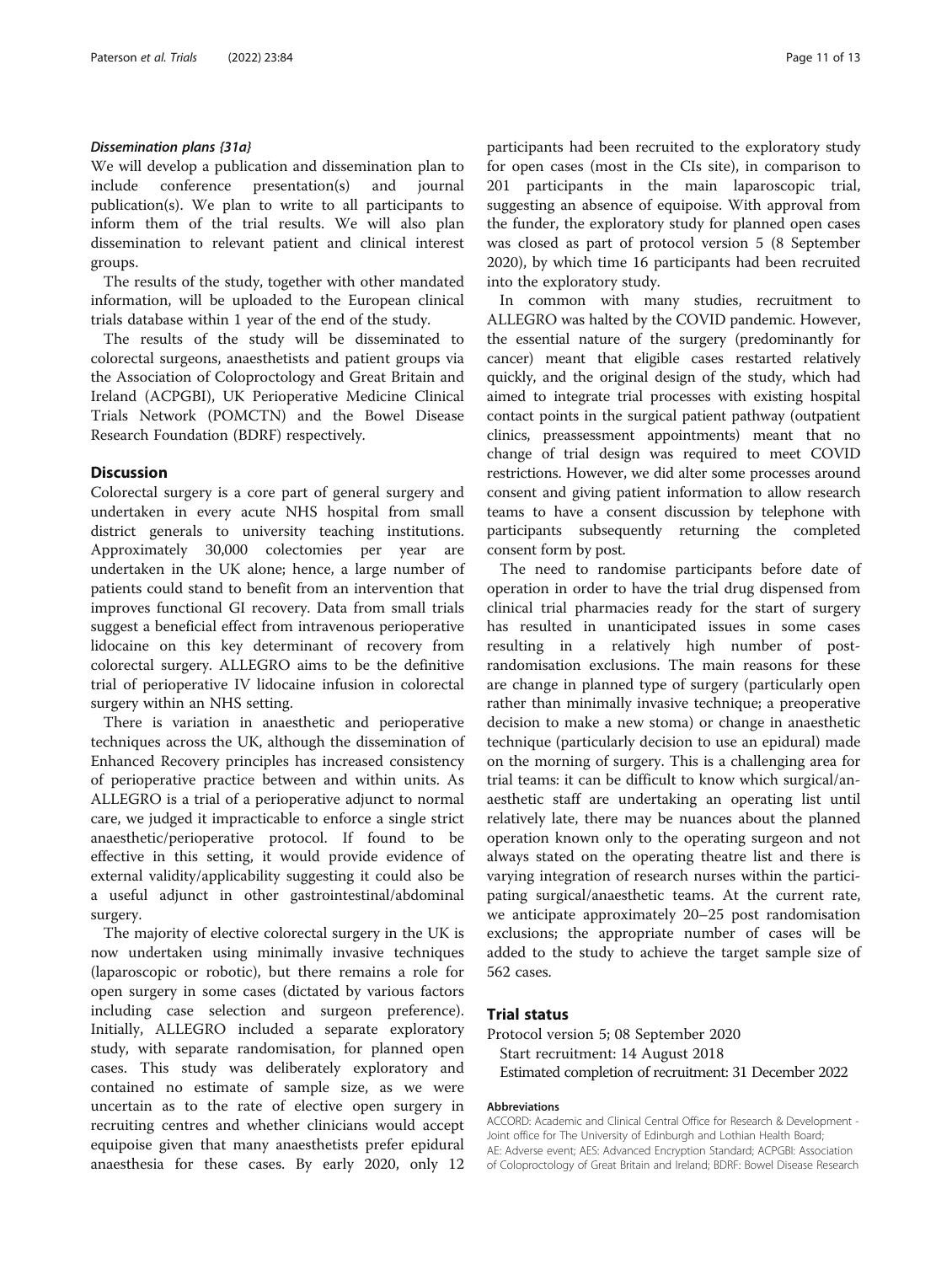<span id="page-11-0"></span>Foundation; CI: Chief investigator; CRF: Case report form; CRP: C-reactive protein; DMC: Data monitoring committee; eGFR: Estimated glomerular filtration rate; EQ-5D-5L: European Quality of Life- 5 Dimensions; ERAS: Enhanced Recovery After Surgery; EudraCT: European Clinical Trials Database; GCP: Good Clinical Practice; GI: Gastrointestinal; GP: General practitioner; HCRU: Health care resource utilisation; IMP: Investigational medicinal product; ISRCTN: International Standard Randomised Controlled Trials Number; IV: Intravenous; MHRA: Medicines and Healthcare products Regulatory Agency; NaCl: Sodium chloride; NHS: National Health Service; NHS R&D: National Health Service Research & Development; NICE: National Institute for Health & Care Excellence; OBAS: Overall Benefit of Analgesia Score; PMG: Project management group; POMCTN: UK Perioperative Medicine Clinical Trials Network; PONV: Postoperative nausea and vomiting; PPOI: Prolonged postoperative ileus; p-POSSUM: Physiological and Operative Severity Score for the enUmeration of Mortality and Morbidity.; PROM: Patient-reported outcome measurement; PSA: Probabilistic sensitivity analysis; PSS: Personal social service; QALY: Quality-adjusted life year; QoR: Quality of recovery; RCT: Randomised control trial; REC: Research Ethics Committee; SAE: Serious adverse event; SAP: Statistical analysis plan; SAR: Serious adverse reaction; SSL: Secure sockets layer; SUSAR: Suspected unexpected serious adverse reaction; TSC: Trial steering committee; UK: United Kingdom

#### Acknowledgements

The authors wish to acknowledge the following persons who have helped deliver the ALLEGRO trial: the programming team based in the Centre for Healthcare Randomised Trials, for their work in developing the study web portal; Sharon Wren and Zoe Batham for their administrative support; ACCORD in Edinburgh; the Perioperative Medicine Clinical Trials Network (POMCTN) for adopting the trial for promotion; and the local recruiting teams and participants. We are also indebted to the late Professor Kenneth Fearon, University of Edinburgh, for protocol development and study design. The views and opinions expressed herein are those of the authors and do not necessarily reflect those of the Health Technology Assessment Programme, National Institute for Health Research (NIHR), NHS or the Department of Health.

#### Authors' contributions {31b}

HMP is the CI; he conceived the study, led the proposal and protocol development, contributed to writing this manuscript and approved the final version for publication. SC contributed to the study design, protocol development and writing the manuscript. IF, SN, AB and DS contributed to the study design and protocol. GM and JN led on the statistical aspects of protocol development. JN was the lead trial methodologist. AS led on the health economics aspects of protocol development. All named authors adhere to the authorship guidelines of Trials. All authors have approved the final manuscript and agreed to publication.

## Funding {4}

The trial is funded by the NIHR Health and Technology Assessment programme, project number 15/130/95. The funding body had no role in the design of the study, collection of data or the writing of this paper, nor will the funding body have a role in analysis, interpretation of data or in writing future manuscripts.

The co-sponsors are University of Edinburgh & Lothian Health Board (AC-CORD), The Queen's Medical Research Institute, 47 Little France Crescent, Edinburgh EH16 4TJ.

#### Availability of data and materials {29}

Non-identifiable participant-level data may be available on request to the Chief Investigator (CI), Mr Hugh Paterson ([hugh.paterson@ed.ac.uk](mailto:hugh.paterson@ed.ac.uk)).

#### Declarations

#### Ethics approval and consent to participate {24}

The trial has Clinical Trial Authorisation from the MHRA (01384/0255/001- 0001), ethical approval from West of Scotland REC 1 (17/WS/0210), and central and local NHS site R&D approvals. The study is co-sponsored by the University of Edinburgh and NHS Lothian (ACCORD). Consent will be obtained from participants.

#### Consent for publication {32}

Not applicable—no identifying images or other personal or clinical details of participants are presented here or will be presented in reports of the trial results. Informed consent materials are available, on request, from the corresponding author.

#### Competing interests {28}

The authors declare that they have no competing interests.

#### Author details

<sup>1</sup> University of Edinburgh, Edinburgh, UK. <sup>2</sup> Centre for Healthcare Randomised Trials, University of Aberdeen, Aberdeen, UK. <sup>3</sup>Edinburgh Clinical Trials Unit Usher Institute, University of Edinburgh, Edinburgh, UK. <sup>4</sup>Anaesthetics Department, Western General Hospital, Edinburgh, UK. <sup>5</sup>Colorectal Surgery, Western General Hospital, Edinburgh, UK.

## Received: 20 August 2021 Accepted: 23 December 2021 Published online: 28 January 2022

#### References

- 1. Delaney CP, Kehlet H, Senagore A, Bauer A, Beart R, Billingham R. Postoperative ileus: profiles, risk factors, and definitions: a framework for optimizing surgical outcomes in patients undergoing major abdominal colorectal surgery. 2006. [http://www.clinicalwebcasts.com/pdfs/GenSurg\\_](http://www.clinicalwebcasts.com/pdfs/GenSurg_WEB.pdf) [WEB.pdf](http://www.clinicalwebcasts.com/pdfs/GenSurg_WEB.pdf) (accessed 23/12/15 2015).
- 2. Creamer F, Balfour A, Nimmo S, Foo I, Norrie JD, Williams LJ, et al. Randomized open-label phase II study comparing oxycodone-naloxone with oxycodone in early return of gastrointestinal function after laparoscopic colorectal surgery. Br J Surg. 2017;104(1):42–51. [https://doi.](https://doi.org/10.1002/bjs.10322) [org/10.1002/bjs.10322](https://doi.org/10.1002/bjs.10322).
- 3. Delaney CP, Senagore AJ, Viscusi ER, Wolff BG, Fort J, du W, et al. Postoperative upper and lower gastrointestinal recovery and gastrointestinal morbidity in patients undergoing bowel resection: pooled analysis of placebo data from 3 randomized controlled trials. Am J Surg. 2006;191(3): 315–9. <https://doi.org/10.1016/j.amjsurg.2005.10.026>.
- 4. Wolff BG, Viscusi ER, Delaney CP, Du W, Techner L. Patterns of gastrointestinal recovery after bowel resection and total abdominal hysterectomy: pooled results from the placebo arms of alvimopan phase III North American clinical trials. Journal of the American College of Surgeons. 2007;205(1):43–51. <https://doi.org/10.1016/j.jamcollsurg.2007.02.026>.
- Delaney CP, Wolff BG, Viscusi ER, Senagore AJ, Fort JG, du W, et al. Alvimopan, for postoperative ileus following bowel resection: a pooled analysis of phase III studies. Ann Surg. 2007;245(3):355–63. [https://doi.org/1](https://doi.org/10.1097/01.sla.0000232538.72458.93) [0.1097/01.sla.0000232538.72458.93](https://doi.org/10.1097/01.sla.0000232538.72458.93).
- Kranke P, Jokinen J, Pace NL, Schnabel A, Hollmann MW, Hahnenkamp K, et al. Continuous intravenous perioperative lidocaine infusion for postoperative pain and recovery. The Cochrane database of systematic reviews. 2015;7:CD009642. [https://doi.org/10.1002/14651858.CD009642.pub2.](https://doi.org/10.1002/14651858.CD009642.pub2)
- 7. Sun Y, Li T, Wang N, Yun Y, Gan T. Perioperative systemic lidocaine for postoperative analgesia and recovery after abdominal surgery: a metaanalysis of randomized controlled trials. Dis Colon Rectum. 2012;55(11): 1183–94. <https://doi.org/10.1097/DCR.0b013e318259bcd8>.
- Ventham NT, Kennedy ED, Brady RR, Paterson HM, Speake D, Foo I, et al. Efficacy of intravenous lidocaine for postoperative analgesia following laparoscopic surgery: a meta-analysis. World J Surg. 2015;39(9):2220–34. <https://doi.org/10.1007/s00268-015-3105-6>.
- 9. Kaba A, Laurent S, Detroz B, et al. Intravenous lidocaine infusion facilitates acute rehabilitation after laparoscopic colectomy. Anesthesiology. 2007; 106(1):11–8. [https://doi.org/10.1097/00000542-200701000-00007.](https://doi.org/10.1097/00000542-200701000-00007)
- 10. Tikuisis R, Miliauskas P, Samalavicius N. Intravenous lidocaine for postoperative pain relief after hand-assisted laparoscopic colon surgery: a randomized, placebo-controlled clinical trial. Techniques in coloproctology. 2014;18(4):373–80. <https://doi.org/10.1007/s10151-013-1065-0>.
- 11. Kim HO, Lee SR, Choi WJ, Kim H. Early oral feeding following laparoscopic colorectal cancer surgery. ANZ journal of surgery. 2014;84(7-8):539–44. [https://doi.org/10.1111/ans.12550.](https://doi.org/10.1111/ans.12550)
- 12. Foo I, Macfarlane AJR, Srivastava D, Bhaskar A, Barker H, Knaggs R, et al. The use of intravenous lidocaine for postoperative pain and recovery: international consensus statement on efficacy and safety. Anaesthesia. 2021; 76(2):238–50. <https://doi.org/10.1111/anae.15270> Epub 2020 Nov 3. PMID: [33141959](https://www.ncbi.nlm.nih.gov/pubmed/33141959).